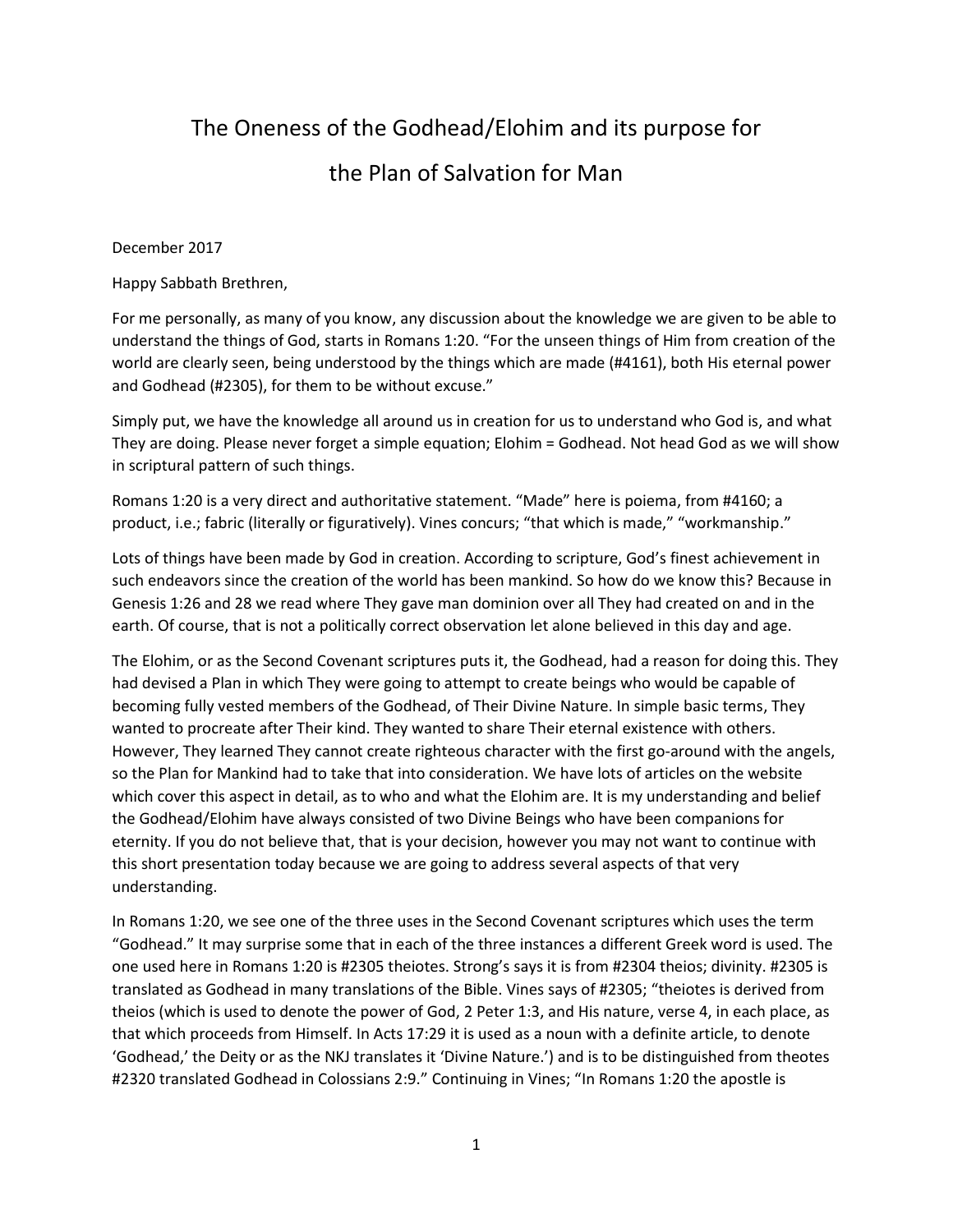declaring how much of God may be known from the revelation of Himself which He has made in nature from those vestiges of Himself which men may everywhere trace in the world around them…"

In summing this up, Vines says "theotes indicates the divine essence of God-hood, the personality of God, His divine nature and properties." (That's important)

Colossians 2:9 "For in Him dwells all the fullness of the Godhead bodily." What this is teaching us is the permanency of the Father in the Son. Christ was not God while He walked in the flesh, it was the fullness of the Father in Him that gave Him His ability to carry out His functions in the Plan of Salvation for man in the flesh. Remember Christ told Philip in John 14:9 "He who has seen Me has seen the Father…" Christ was divinely sustained by our Father. It was Father's essence in Him and Christ was the conduit for it. Do we understand that? Christ was totally a man in the flesh. He had emptied Himself of His Divine Nature willingly. It was being kept by Father while He fulfilled His mission as a flesh and blood man.

Remember John 17:4-5. "I have glorified You on the earth. (Have you ever asked why Christ made this statement? Had not the Father been glorified in the past on the earth prior to that?) I finished the work that You gave Me to do. And now Father glorify Me with Yourself, with the glory which I had with You before the existence of the world."

A little diversion here. The next verse says, "I revealed Your name to the men whom you gave to Me out of the world…" Did we get that? What name? The only name He called Him by, in His personal relationship with Him; Father!

Tie that together with "I have glorified You on the earth…" and what can we deduce? He revealed the Being we know as the Father to men and directed all the glory to Him. He, the Father, had not been known as a personal Being to mankind prior to this. This Being didn't need nor desired any recognition or glory for His part in all of the creation. No egos, no self-centeredness involved here folks. The Being we know as The Word, and as Christ, got all the glory on the earth for that. Colossians 1:15-20.

"He (Christ) is the image of the invisible God, (if you have seen Me you have seen the Father), the firstborn over all creation (there had never been a firstborn over all creation prior to this). For by Him all things were created that are in heaven and that are on earth, visible and invisible, whether thrones or dominions or principalities or powers. All things were created through Him and for Him. (Why? Because He was going to be the firstborn over it all, the Firstborn of the Father) And He is before all things and in Him all things consist. And He is the head of the body, the church, who is the beginning (of it), the firstborn from the dead, that in all things He may have the preeminence. For it pleased in Him (Father) all the fullness should dwell and by Him (Christ) to reconcile all things to Himself, by Him, whether things on earth or things in heaven, having made peace through the blood of His cross."

Christ was the upfront guy for all of this. It was part of His function in the Plan. However, now the Father was going to have all the glory directed to Him for His role or function in the Plan, His turn one might say. What an incredible mindset these two Beings have. To some that may be an affront to their thinking but that is what the scriptures just told us with plenty more to back up the pattern. Let's look at this wonderful mindset of the Elohim/Godhead. Philippians 2:1-8. Please understand these verses contain two vital keys to knowledge for us today. Two mysteries or hidden truths as Paul often states are unlocked here in regard to the functions of the Elohim/Godhead and the Plan of Salvation.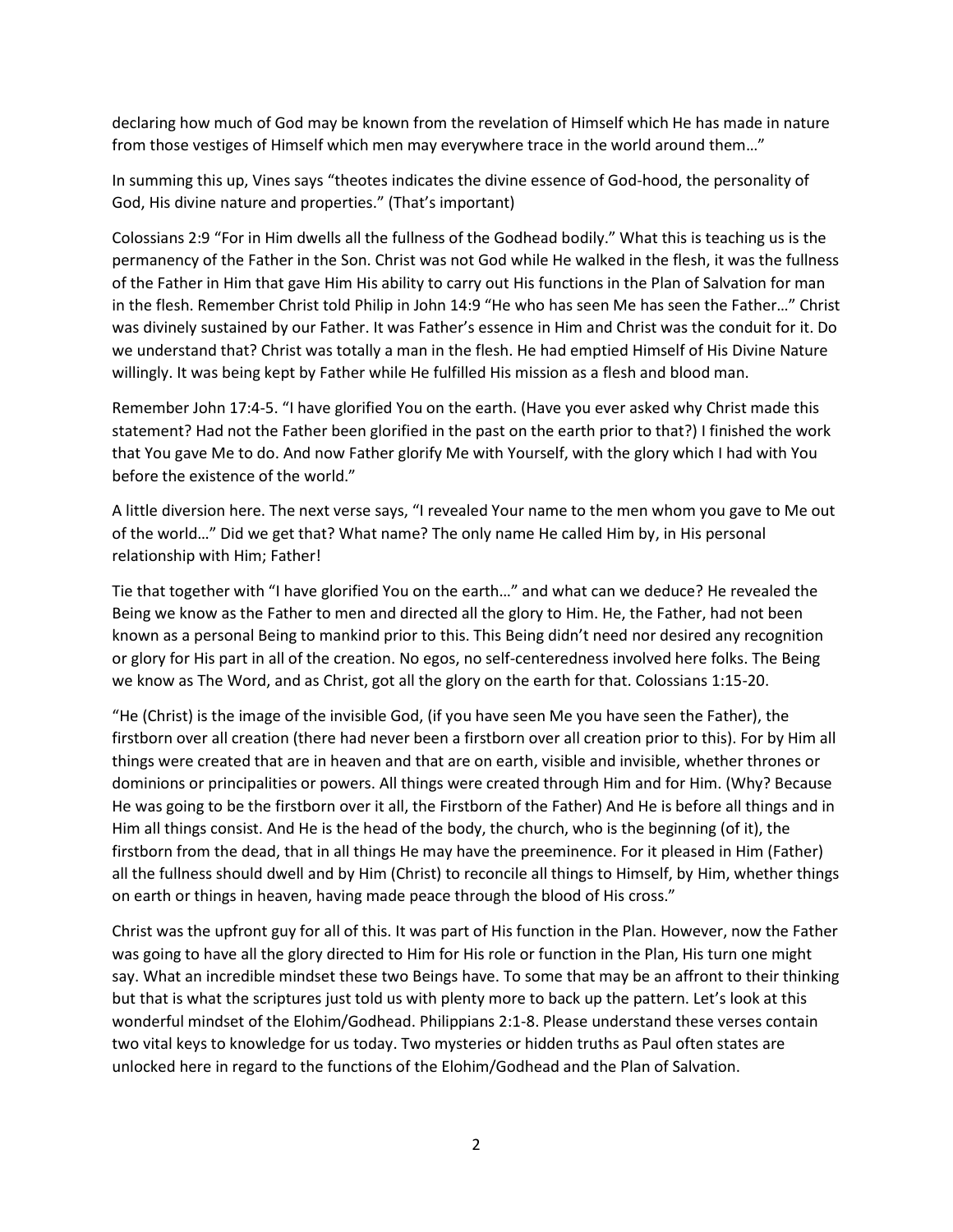Point number one: Christ had been part of the Elohim, the Godhead, or Divine Nature, in all its fullness. The equation is simple: Elohim=Godhead=Divine Nature=Oneness. He had existed as part of the Elohim in all its glory as well as all its fullness. There are some folks who would try to convince us that He was some kind of lesser God than the Father was, and then others that He had never been God at all. For those who fall for that garbage I can only say; way to go Satan. We are told that even the elect can be deceived. Neither of the Elohim had dominion over the other. It is a completely nonexistent concept to and in Their relationship. That is also how Adam and Eve started out at the beginning as scripture instructs us, but after sin was embraced by Adam, and after Eve was deceived, dominion entered into their relationship as Genesis 3:16 clearly states.

The second point is: The Word willingly emptied Himself of all His Elohim/Godhead glory to become a flesh and blood human being in all its fullness. In doing so, He subjected Himself to the Being we know as the Father to demonstrate just part of the mindset They shared together. All of this needed to happen for the Plan to continue on to a successful completion. Without Christ undertaking that function and role in all its fullness, there would have been no hope for mankind, and let me throw in here for the angels that sinned as well. Someday we will discuss that as well but it will take us from our main understanding that we are looking at today.

In these 8 upcoming verses of Philippians 2, we are talking about both the simplicity and the complexity of the Elohim/Godhead and the Plan of Salvation.

"Therefore if there is any encouragement in Christ, if any comfort in love, if any fellowship of the spirit, if any affection and mercy, fulfill my joy by being likeminded, having the same love, of one accord, of one mind. (Here comes the essence of what Paul is asking for in them) Let nothing be done through selfish ambition (like Satan did when he sinned and caused others to sin as well. Same ploy he used against Eve and Adam, 'For God knows that in the day you eat of it your eyes will be opened, and you will be like God, knowing good and evil.') or conceit, but in lowliness of mind let each esteem others better than himself. Let each of you look out not only for his own interests, but also for the interests of others. (That is a mainstay of spiritual Oneness) Let this mind be in you (the one he just spoke about) which was also in Christ Jesus, for being (subsisting) in the form of God, **did not consider it robbery (usurpation) to be equal with God,** but emptied Himself (of all His Godhead glory) taking the form of a slave, having become in the likeness of men. And being found in appearance as a man, He humbled Himself and became obedient to death, even the death of the cross."

These 8 scriptures are just loaded with understanding. But for today we are only focusing on a bit of it which is pertinent to this study. Let us look at a couple of key words and their meanings here.

Form is #3444 Morphe and means "shape; figuratively nature." That's important to us. The very nature of the Elohim/Godhead.

Being or subsisting is #5225. Vines says it has 3 uses within contexts. #C, "The present participle of hupoarcho; to exist; which always involves a pre-existent state, prior to the fact referred to, and a continuance of the state afterwards." Here at the end of the age we have so many aids to assist us in our understanding of the languages the scriptures were written in. Words and their application are very important to God.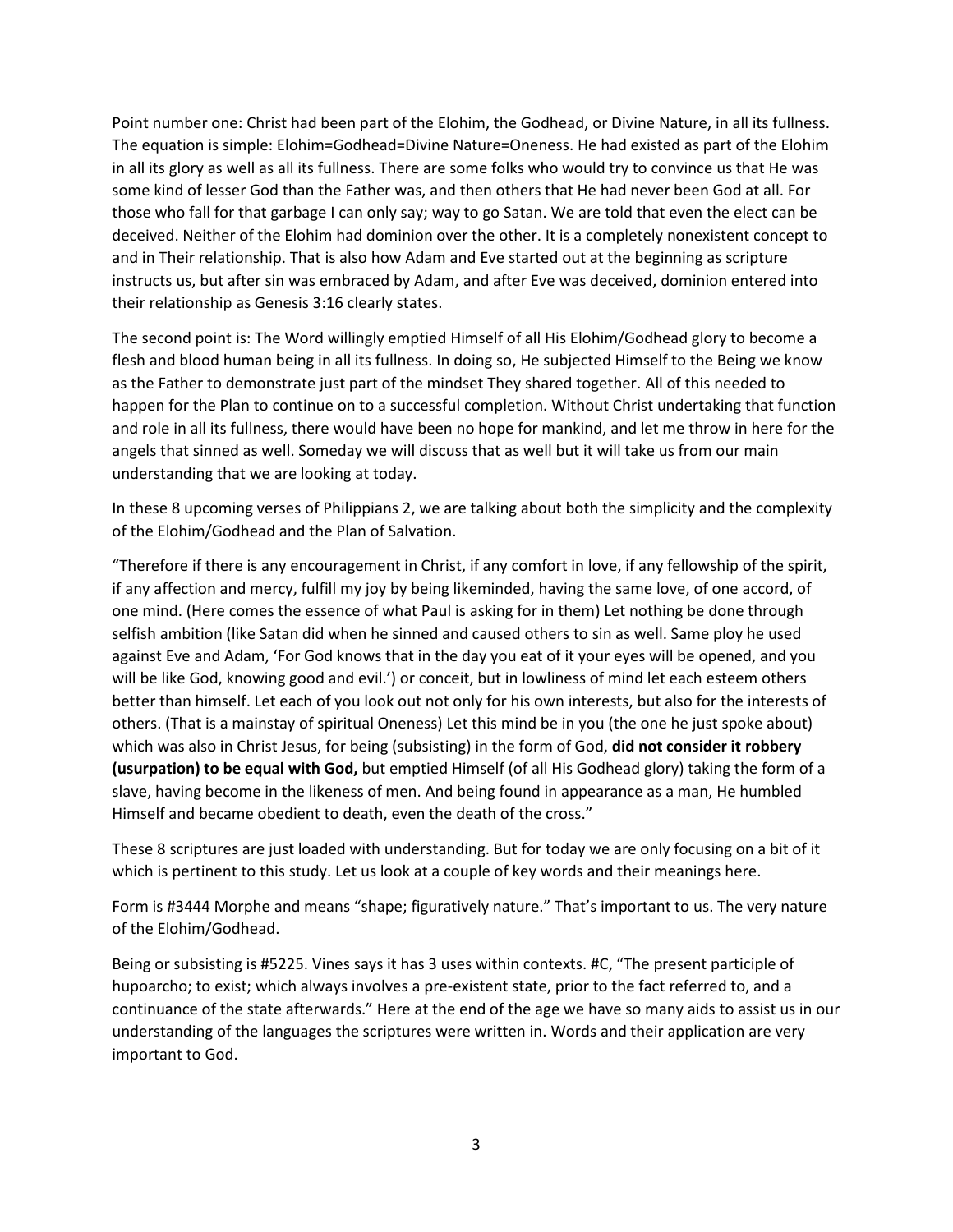Now for robbery or harpagamos #725. Strong's says of it: from #726: plunder. Vines says of it: "akin to harpazo (#726), to siege, carry of by force, usurp, rob." Vines goes on to explain to us that there are 2 possible applications for the word in its usage in Philippians 2:6. I can state number 2 is in error but number 1 nails it shut when we have the understanding that Christ was commissioned to carry out two purposes when He willingly emptied Himself of all His glory and divine nature. The first was to become the sacrificial Lamb of the Father's household. The second was to demonstrate to all the angelic beings the error of Satan's mindset and actions to convince the angels that he was the greatest and could and would usurp the throne of the Elohim and sit himself in it and be the number 1 in all dominion. As scripture tells us, he actually attempted to do so with a large contingent of angels who followed him. Remember Isaiah 14:13-14? "For you have said in your heart, I will go up to the heavens; I will raise my throne (his was on the earth) above the stars of God/El and I will sit in the mount of meeting (Mount Zion), in the sides of the north. I will rise over the heights of the clouds: I will be compared to the Most High."

With the second purpose for Christ willingly yielding and humbling himself before the Father mentioned above, it is easy to see why Paul was inspired to give us this knowledge and understanding. With that said let us listen to the first application of the word harpagmos from Vines in Philippians 2:6.

" $(1)$  with the active sense of robbery or usurpation we get the following meaning: Who because He was subsisting in the essential form of God, did not regard it as any usurpation that He was on an equality of glory and majesty with God, but yet emptied Himself of that co-equal glory."

As I mentioned above, that explanation nails the use of the word here, but only with the spirit of God in us can we get the understanding as to why. Satan tried to usurp the glory and equality of the Elohim/Godhead by force and actually convinced somewhere in the realm of one third of the angels to support him in doing so. Terrible mindset!

On the other hand, Christ/The Word displayed the mindset of the Elohim, a complete lack of vanity and selfishness in Their relationship with each other. That is a big part of the essence of Oneness on display for all to see. It was not difficult for Him to empty Himself of His glory and divine nature and willingly yielding to the Father. What a slap down to the devil and his minions. In the future when you read Phil. 2:6, I hope you insert "usurpation" and all its meaning in the scriptural patterns instead of "robbery" and especially in place of "prize" as some translations have it. This will bring to mind the victory He had over Satan at that time, over all his doctrines of dominion, hierarchy, and self-centeredness; which are the basis of the Nicolaitan way.

Once again John 17:5: "And now Father, glorify Me with Yourself, with the glory which I had with You before the existence of the world."

Now let us review one more set of scriptures about the Elohim/Godhead for our foundation prior to getting to the understanding of what the Oneness of God is, and its application for us and our part in it in the Plan of Salvation for Mankind.

John 1:14. "And the Word became flesh, and tabernacled among us. And we beheld His glory, (what glory?) **glory as of an only-begotten from Father**, full of favor, acceptance, and truth."

So, what was His glory after He had emptied himself of all His eternal glory? It was being the only begotten of the Being we know and call Father in our calling. When did Father take on that role and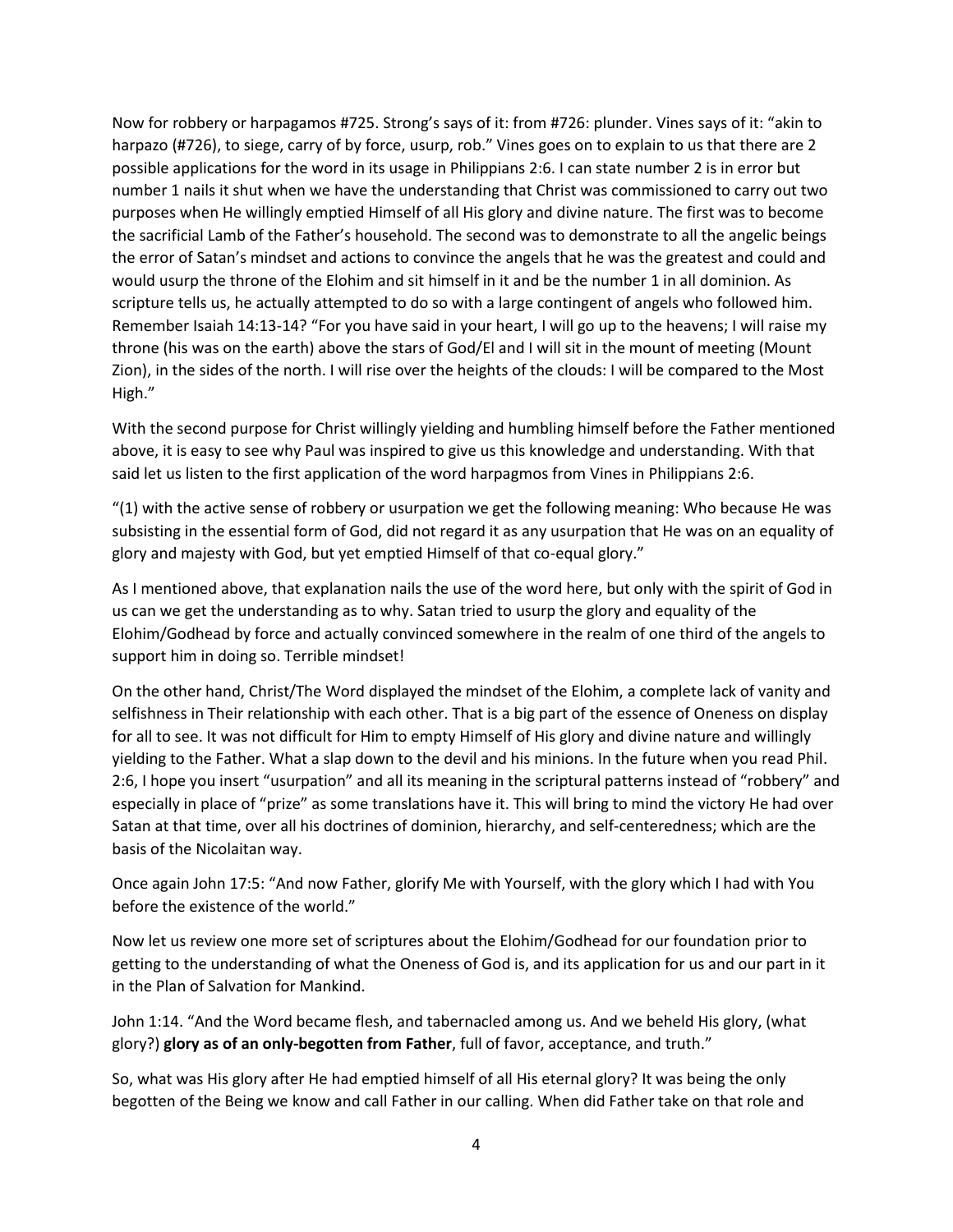function? Matthew 1:20 "And as he was thinking about these things, behold an angel of the Lord was seen by him in a dream, saying, Joseph, son of David, do not be afraid to take Mary as your wife. For that in her is fathered by holy spirit." Take note that "the" is not in the original scripture. Imagine that!

Fathered or begotten here is #1080 gennao. Strong's says of it in brief; "from a variation of #1085, to procreate, figuratively to regenerate." Let me add, "after your own kind." The Father had never done any of the creating prior to this. It was Christ/The Word who had done it all and that is why He was the only begotten of the Father at that time.

John 1:1-3. "In beginning was the Word, and the Word was with God, and the Word was God. He was in the beginning with God. All things came into being through Him, and without Him not even one (thing) came into being that has come into being."

This is actually a stumbling block for some today who try and instruct us that the Word was a lesser God than the other Eloah, and some that He was not God at all. Hebrews is loaded with who He was and is today. Let's just look at one instance which confirms what we are talking about here, in Hebrews 1:5.

"For to which of the angels did He ever say: You are my son, today I have begotten You? (Not one of them for it had been Christ/The Word who had brought them all into being, not the Father) And Again: I will be to Him a Father, and He shall be to Me a son." (A brand-new relationship was created. Now we have Father and Son. As such, Christ/The Word, is now officially "the first born of Father;" others would follow, but the begettal of Christ in Mary was the first. His self-existence and all its glory was left in the keeping of Father until He finished the work He had to complete in the flesh; as a man subject to death.

In John 1:3 the Greek used for "come into being" or "made" is #1096 ginomai and means "to cause to be" (generate), "to become" (come into being.)

Vines says of it; "to become, is sometimes translated by the passive voice of the verb; to make…"

So, did the Word do all this by Himself" **NOT AT ALL!** For in Genesis 1:26 we read, "And Elohim (plural) said, let Us make man in Our image, according to Our likeness, and let them (more than one also) rule over…"

In Genesis 5:3 we find the same words used for image and likeness. "And Adam lived one hundred and thirty years, and begot a son in his own likeness, after his image, and named him Seth." A pattern is forming.

No, The Word did not act on His own. He and the Being we know as Father worked in unison to bring this about. However, the scriptures tell us that The Word did all the actual work of creating.

Adam was created in the image and likeness of the Elohim but on a physical level. Man was given dominion over all of the physical creation to see what he would do with it. But that is not all we received by a long shot.

Genesis 1:27-28. "And Elohim created the man in His own image; in the image of Elohim He created him. He created them male and female. (For what purpose?) And Elohim blessed them, be fruitful and multiply, and fill the earth and subdue it, and rule over…(everything in it)."

So here we have them created in Their image and likeness. Mankind was given the ability to procreate and also to rule over all the other physical creation on and in the earth with one very big exception. And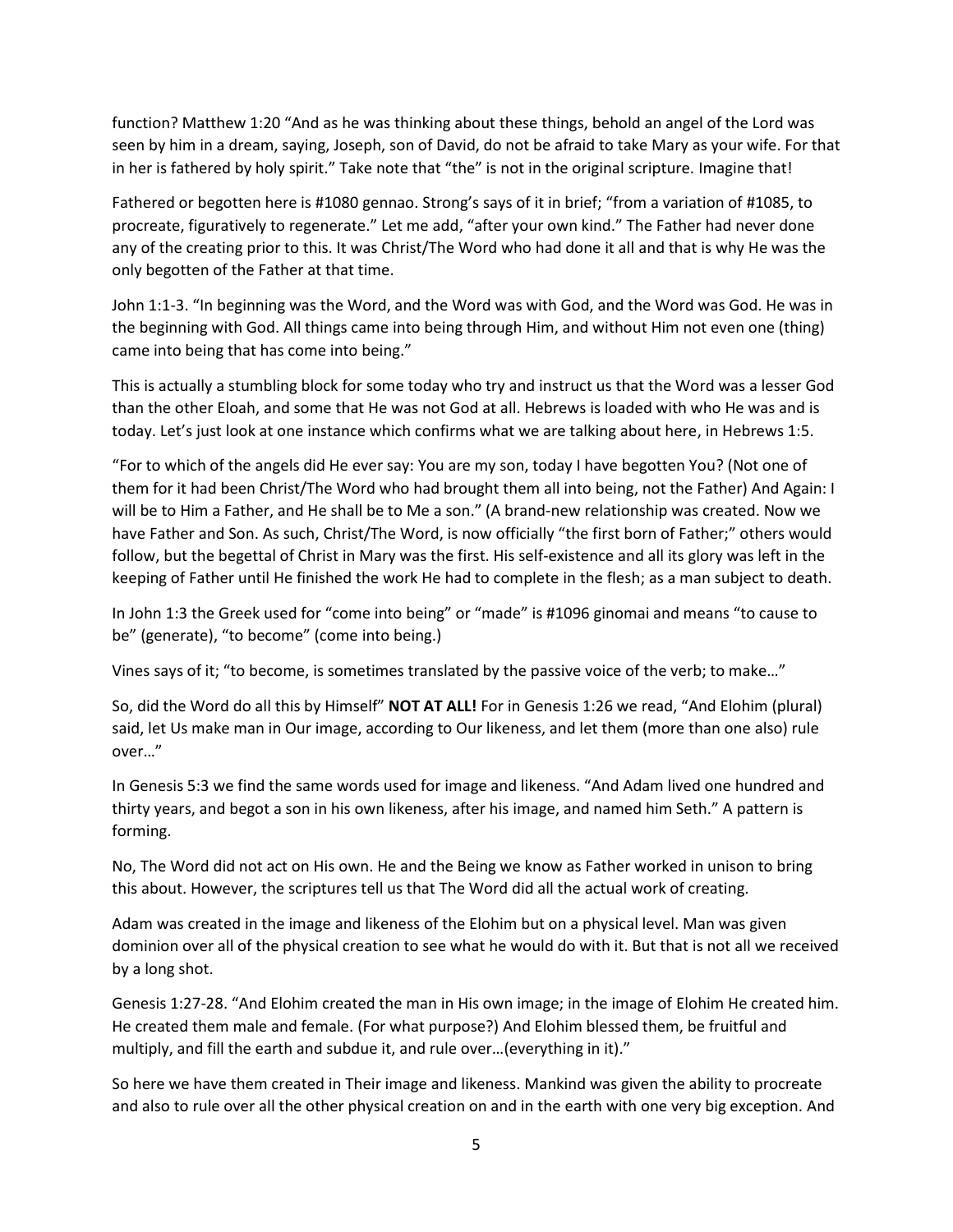this has a lot to say about Oneness 101! **There was no authority given at creation, in Their image and likeness, to rule over one another**. Why? Because mankind was to be one in all their pursuits, goals, and endeavors. Adam did not rule Eve and she did not rule over him. Adams dominion over Eve did not start until after sin had entered in as scripture instructs us. Genesis 3:16 "…your desire shall be toward your husband and he shall rule over you."

A pattern had been established in the physical creation to exemplify that which was in the Divine Nature relationship between the two Elohim. It would take two to procreate. Both the male and female have a part in it, but only one will carry out the brunt of the function of bringing it to fruition after conception. That is one of the functions that The Word was tasked to do. He was the one who had been tasked with bringing everything into being. That is similar to the female part in the physical creation. The Elohim had made that decision together and They patterned it in creation, with complete unison in Their decisions. Mankind through Adam and Eve were to mimic this behavior in everything, from procreation to having dominion or rulership over all of the physical creation. A grand experiment had been started in a grand Plan. One was to function as male and the other as female to their responsibilities and functions. It is absolutely brilliant when applied to the Plan of Salvation and the creation of beings "after your own kind." Everything that has the breath of life in it houses this pattern. It takes two to procreate! That is very, very important to the Plan and to the doctrine of Oneness. No singularity of purpose allowed in any way, shape, or form. It was to be one always looking out for the other. Adam crashed and burned on that, he blamed both Elohim and Eve for his sinning.

Genesis 2:24. "Therefore, a man shall leave his father and mother, and shall cleave to his wife, and they shall become ONE flesh."

This is a physical equivalent of the spiritual type as manifested by the Elohim/Godhead. It was meant to be a visible marker in creation to instruct us in righteousness. Remember Romans 1:20. If we were to have continued reading after that scripture we are given an account of how Satan has attempted to destroy this wonderful truth of the Elohim established in creation for us to function after Their image and likeness.

Verse 21: Because knowing God, they did not glorify Him as God, nor were thankful; but became vain in their reasonings, and their undiscerning heart was darkened."

#### One example.

Verses 26-27. "Because of this, God gave them up (#3860 paradidomi: to surrender, to hand on to another) to dishonorable passions, for even their females changed the natural use to that contrary to nature. And likewise, the males also forsaking the natural use of the female burned in their lust toward on another, males with males working out shamefulness, and receiving in themselves the reward which was fitting for their error."

From the creation of Adam and Eve; the Elohim/Godhead, the Us and Our of Genesis 1, the two Beings we know as Father and Son, had given mankind the ability to become one with each other physically; male and female, to procreate their own kind. This is just one of the many gifts mankind received in the effort to establish us in Their image and likeness

Elohim made mankind male and female. Christ tells us angels are not made as male or female. Elohim designed us that way for the purpose of becoming one flesh and thus procreating others after our image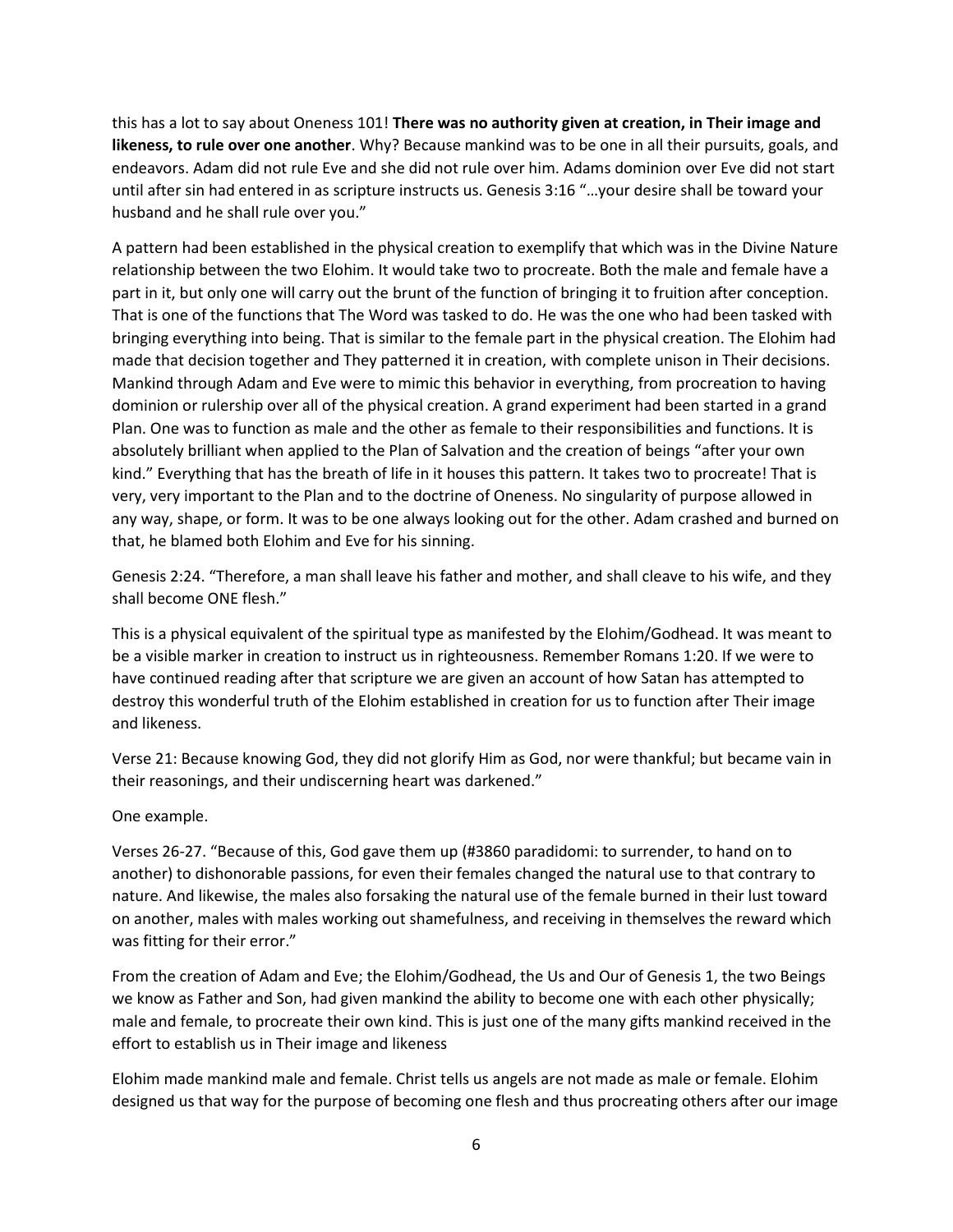and likeness, or as preceding verses in Genesis state; "after their kind." Now this is very important and is a marker placed in creation so we will be without excuse. It took two Elohim to create. It was empowered to one of them to carry it out after they had agreed. It takes a male and a female to become one to produce another like themselves, however it is left in the woman's function to carry the new creation in her for 9 months up unto birth. Yes, the father is involved but he does not have it growing in him, but all the same it is his child and he cares for both the mother (wife) and child. This is very important to the family Plan and Salvation. We could talk about these roles spiritually for a long time but that is not the point we are addressing here as to this specific doctrine of the Father, His doctrine of Oneness. If we read about the other 3 flesh types (birds, fish, mammals) we see the same function of creating another after their kind. It takes a male and a female to do so in all higher life forms.

At this point we need to understand that Satan can't procreate. He was not given that ability by the Elohim. Brethren, that infuriates him! That anger and rage has led him to being a pervert in his thoughts. Here we are flesh and blood and we can do what he can't! He can't do a thing about that, but he can pervert the minds of men and women to use it in ungodliness and in unrighteousness. Satan hates the concept of family through the sanctity of marriage between a man and a woman. He hates the concept of a loving, at one, relationship. That is why the institution of family is being destroyed under his dominion. Broken families, shattered marriages, and fatherless children, are the norm under his rulership. Homosexuality is everywhere around us. It is a dead relationship, completely against the moral and physical pattern of creation. It is an abomination before God! But, God allows it at this time to further this phase of the Plan of Salvation and the perfecting of the Bride.

The patterns of: procreation and reproduction, are embedded in creation for a magnificent purpose. **They teach us it takes two to create another after their kind.** There have always been two Elohim. That is why we see the plural "im" after Eloh. The "a" is dropped when used in the plural. The Brown Driver Briggs (used by Hebrew University in Jerusalem for Hebrew word translation, etc.) states that Eloah as found in Hebrew is probably a singular formed by inference from the plural Elohim. They are not the only ones who attest to this either.

The Elohim/Godhead being one is very simple to comprehend. It isn't talking about or emphasizing one Being. It is talking about more than one being, which are unified in one outlook and purpose. They have one focus together. The use of the Hebrew and Greek words will show us that simplicity. When we see the word Elohim applied to anything, it is representative of both Beings we know as the Father and the Son for when we see or hear from one, we see and hear from both, because they are unified in all things, with one purpose. That very existence is being offered to us, that unity of purpose. Oneness is a doctrine which originates in divine nature and is patterned in the family of God. Its pattern emanates from it. It was embedded into the entire Plan of Salvation for Mankind and into creation as a physical example to help us understand it, and thus its immense importance to the Elohim.

Let's see this doctrine of oneness in all its simplicity and clarity. We have addressed it in other studies in length so let's summarize some of the main points of **physical** oneness first from the apostle Paul. Let's focus on the Greek word translated as one in each instance. It is #1520 HEIS. Strong's says of it, "a prime numeral, one…" Vines has a very lengthy description of it and its uses in grammar, etc. The high points are "the first cardinal numeral… is used to signify 1 (a) "one" in contrast to many… (b) Metaphysically, "union" and "concord…" Let's review its physical application in the context of oneness between a man and a woman.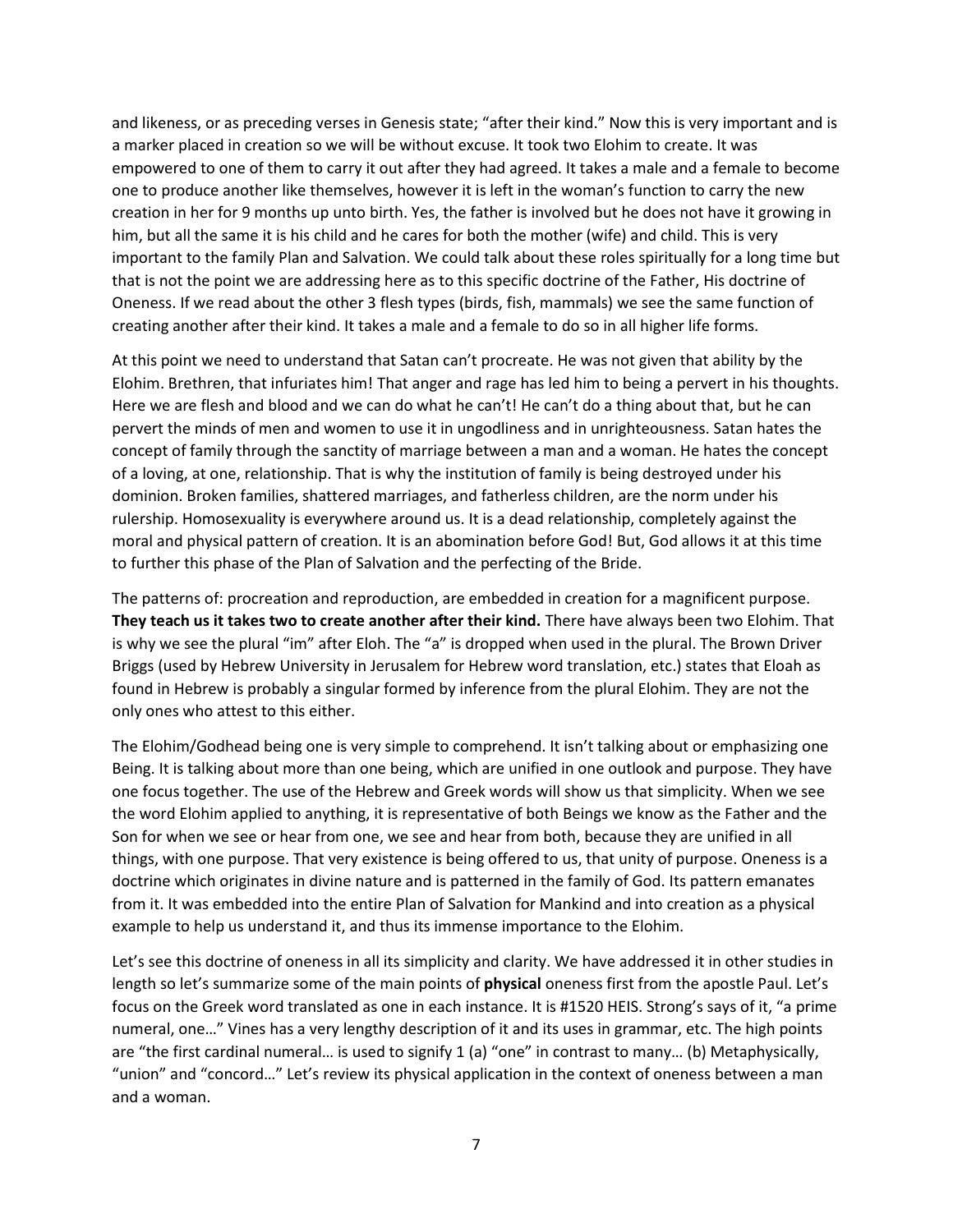1 Cor 6: 15-17; "Do you not know that your bodies are members of Christ! Shall I then take the members of Christ and make them members of a harlot! Certainly not! Or do you not know that he who is joined to a harlot is one body with her. For the two He says, shall become one flesh. But he who is joined to the Lord is one spirit with Him."

That is a very simple illustration and explanation of how Paul uses the Greek word HEIS, "one" to explain "two can be one." **He compares the physical and spiritual types here using the same word**. It can be very righteous as in a husband and wife joining, becoming one in a loving relationship after that command given at creation; or it can be perverted after the influence of Satan for illicit sex with a harlot. This concept of being one can involve more than just two as Paul leads into when he states that he who is joined with Christ is one spirit with Him. Paul explains this in great detail throughout his epistles. Let's just look at a couple instances.

1 Cor 12: 12-14; "For as the body is one and has many members, but all the members of that one body being many are one body, so also is Christ. For by one spirit (God's) we were all baptized into one body, whether Jews or Greeks, whether slaves or free, and have all been made to drink into one spirit. For in fact the body is not one member but many."

Romans 12: 4-5; "For as we have many members in one body, but all the members do not have the same function so we being many are one body in Christ, and individually members of one another."

Is this not easy for the converted mind to understand? Paul says many can be one, however they have different functions at the same time. What makes them one is the spirit of God. It is the essence of Divine Power for they are of the same mindset, the same goal, yet individuals with different functions just like the Elohim/Godhead.

The two Elohim agreed on the Plan of Salvation, but only the Being called The Word carried out the physical act required to do so through Their spirit, Their Divine Nature. One conducted the actual "making process," with both of Them being in complete agreement. Remember in Gen 1:26 that Elohim is referred to as "Us" and "Our" and in verse 27 Elohim is referenced in the singular as "His" and "He". That is The Word carrying out Their plan. Look how simply Christ explained this over and over in scripture.

In John 10:30 Christ says; "I and my Father are one." (in union, in concord, not one Being)

:38; "but if I do, though you do not believe me, believe the works, that you may know and believe that the Father is in Me, and I in Him."

John 14: 8-11 (made even plainer) "Philip said to Him, Lord show us the Father and it is sufficient for us. Jesus said to him, have I been with you so long and yet you have not known Me, Philip? He who has seen Me has seen the Father; so how can you say, show us the Father? Do you not believe that I am in the Father and the Father in Me? The words I speak to you I do not speak on My own; but the Father who dwells in Me does the works. Believe Me that I am in the Father and the Father in Me, or else believe Me for the sake of the work themselves."

The Father and the Son are one! The Fathers Divine Presence in Christ gave Him the ability to do what He did as a man. Christ was not Divine in nature when He was a man, He had emptied Himself of that prior to becoming a man. That is why He can accurately say there is only one God, the Father, while He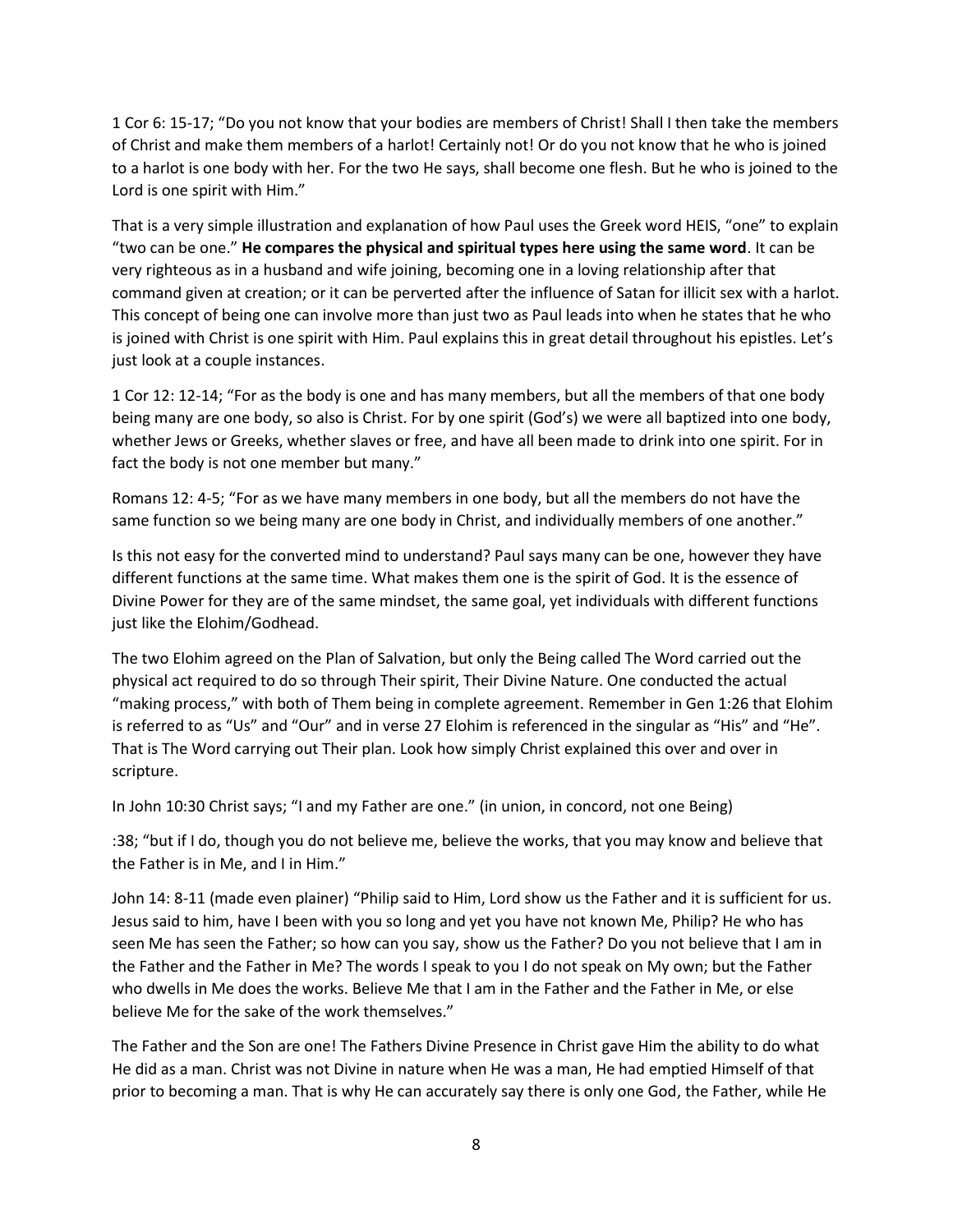existed in the nature of man. Listen to Christ articulate and sum up what it means to be one in the spirit in the Divine Nature of the Elohim.

## John 17: 20-26

"I do not pray for these alone, but also for those who will believe in Me through their word that they all may be one, as You, Father are in Me, and I in You, that they also may be one in Us (there's that "Us" again), that the world may believe that You sent Me. And the glory which You gave Me I have given them, (What glory did Father give to Him?) That they may be one just as We are one; I in them, and You in Me; that they may be made perfect in one, and the world may know that You have sent Me, and have loved them as You have loved me. (He tells us here that the Oneness He has to offer us is absolute glory) Father, I desire that they also whom You have given to Me may be with Me where I am, that they may behold My glory which You have given Me; for You loved Me before the foundation of the world. O Righteous Father! **The world has not known You** and these have known that You sent Me. **And I have declared Your name** (this is reiterating what we read earlier in John 17:4-5) and will declare that the love with which You loved Me may be in them, and I in them."

Do we believe this simple Doctrine of Oneness? **It is a priority doctrine of the Father**. Without it we cannot understand the Divine Nature of the Elohim/Godhead. It is essential to our spiritual health and wellness and ability to grow in favor and acceptance. It connects all the dots of so many patterns in scripture. It is revealed and explained in scripture in both the Greek and Hebrew texts in both language and pattern of scripture.

Christ tells us often that it is He who reveals the Father. There are many scriptures we could turn to on this doctrine. But let's now look briefly at the equivalent Hebrew word to the Greek "heis" or "one" and see if it means the same. In fact, let's turn to the most frequently used scripture referred to by Judaism to attempt to prove there is only one God Being.

#### Deuteronomy 6:4

"Hear, O Israel: The Lord our God, the Lord is one!"

The actual original Hebrew text says; "Hear, O Israel, Yehovah our Elohim, Yehovah one."

So here we are told that Yehovah our Elohim is one. As we have seen so often in study, this Being here, being called Yehovah, is the member of the Elohim called, The Word. The Hebrew word translated one here is #259 ECHAD. Strong's says of it, "a numeral from #258 (ACHAD) properly united, i.e. one; or (as an ordinal) first." It's root word ACHAD Strong's says means, "perhaps a prime root; to unify…" The Hebrew is telling us two things here. Yehovah is the only real God that Israel has, there are no others, and The Word, is the only Elohim they knew, Yehovah.

When the two Elohim/Godhead determined They would need to enter into a different relationship as to being equal is not known. What is clearly known is that at some point in time the Being we know as The Word decided He would **willingly yield** to the Being we know as the Father so that an example could be taught to the angels and to mankind. That is why we read what we do in John 14:28:

"You have heard Me say to you, I am going away and coming back to you. If you loved Me, you would rejoice because I said, I am going to the Father, for My Father is greater than I."